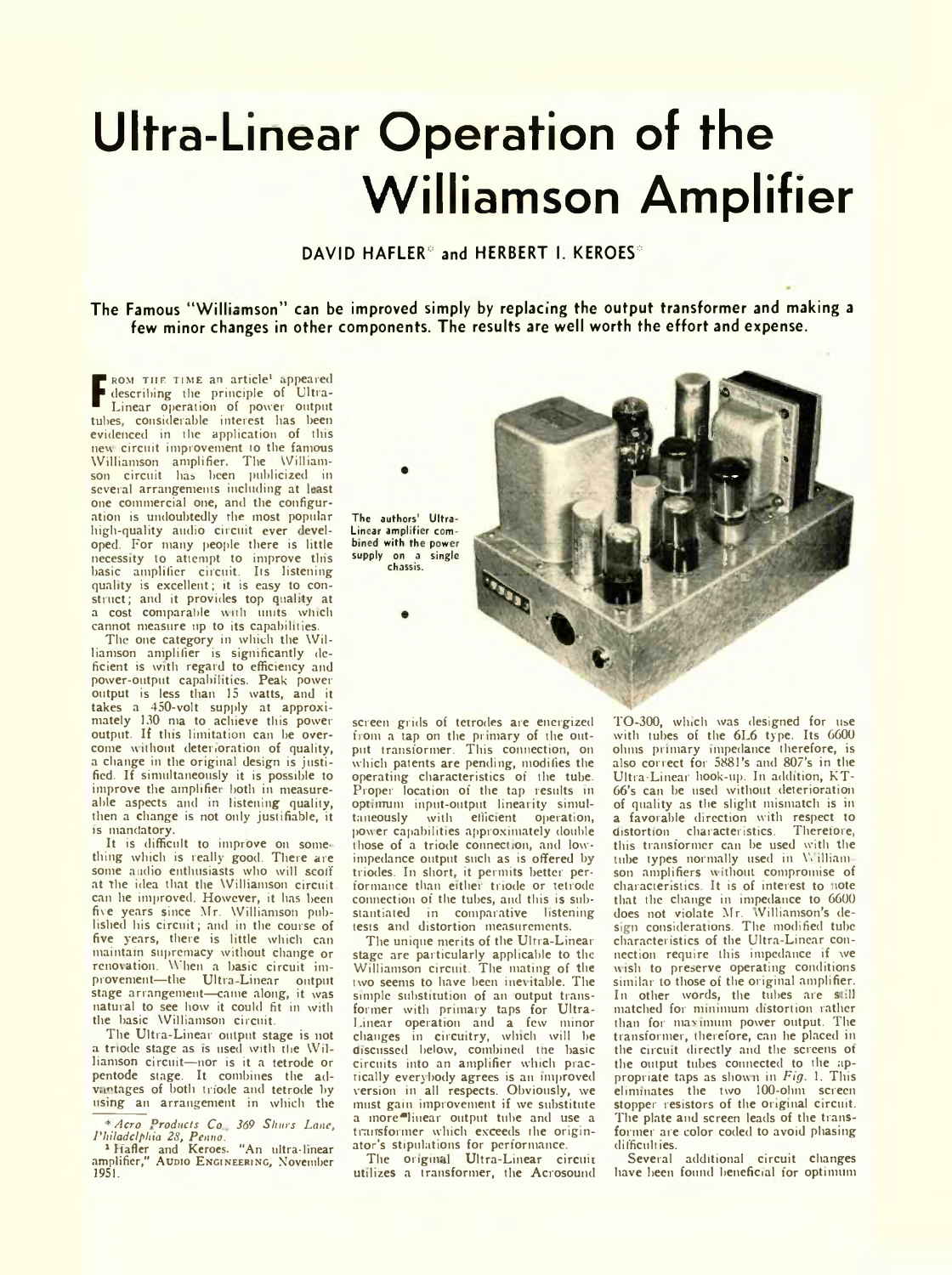

Fig. 1. Schematic of the Ultra-Linear Williamson amplifier. The components in dotted circles are those which are changed from the original circuit in making the conversion of an existing amplifier to Ultra-Linear operation.

performance. One of these is the change in value of the feedback resistor to 10,000 ohms in order to maintain 20 db of feedback. In the Ultra-Linear stage the gain of the stage is greater than for a triode stage. In addition, the change in primary impedance changes the proportion of voltage fed back. Thus the feedback is increased unless the feedback resistor is changed to compensate. The readjustment of tins resistor to the desired value then permits the added gain of the Ultra-Linear output stage to increase the amplifier sensitivity. It can now be driven with a little over 1 volt as compared to almost 2 volts required for the original amplifier.

The feedback is taken from the 16 olim tap regardless of the speaker connection. This tapped secondary arrange ment is extremely convenient when shifting to speakers of different impedance as it does not require a change in the value of the feedback resistor. It is made possible by special transformer design (on which patents are pending) which permits equivalent response on

40 cps and 2,000 cps  $\overline{\phantom{a}}$  $\circ$  $\overline{\mathbf{R}}$  $\overline{\mathbf{1}}$  $\overline{\alpha}$ 30 POWER OUTPUT IN WATTS

all taps of a tapped secondary winding The amplifier, as converted, now surpasses the original with respect to response, distortion, and transient characteristics. In addition, it was considered desirable to make certain other slight changes which primarily increase the stability under feedback conditions.

The low-frequency time constants of the original circuit's interstage coupling networks were the same for both such networks. This is not particularly desirable in a feedback amplifier since a given frequency loss is accompanied by maximum phase shift. Separation of the time constants permits less phase shift for the same frequency loss. In-

> Fig. 2. Curve of in termodulation distortion vs effective sine-wave-power output'.

creasing one paii of coupling capacitors from  $.05 \mu f$  to  $.25 \mu f$  gives a five-to-one ratio of time constants for the two pairs of networks and increases the low-frequency stability margin at nominal increase in cost.

The insertion of a 10,000-ohm parasitic suppressor in the input grid and a 100-uuf capacitor across the feedback resistor adds to the high-frequency stability margin and eliminates a slight ringing in the vicinity of 200 kc.

One last optional difference from Mr. Williamson's original circuit lies in the use of a bypass capacitor across the cathodes of the output stage. This has been found beneficial in both the Ultra

Fig. 3. Square-wave performance at 20 cps (left) and at 50 kc (right)



Linear conversion and in the triode Williamson<sup>2</sup> at high levels of operation as distortion at the overload point is diminished.

There are no changes required in the remaining stages nor in the power supply. Most of the publicized versions *[Cototiimed on page* 45]

<sup>2</sup> Keroes, H. I. "Building the William-<br>son amplifier," *Raaio and Television News*<br>December 1950.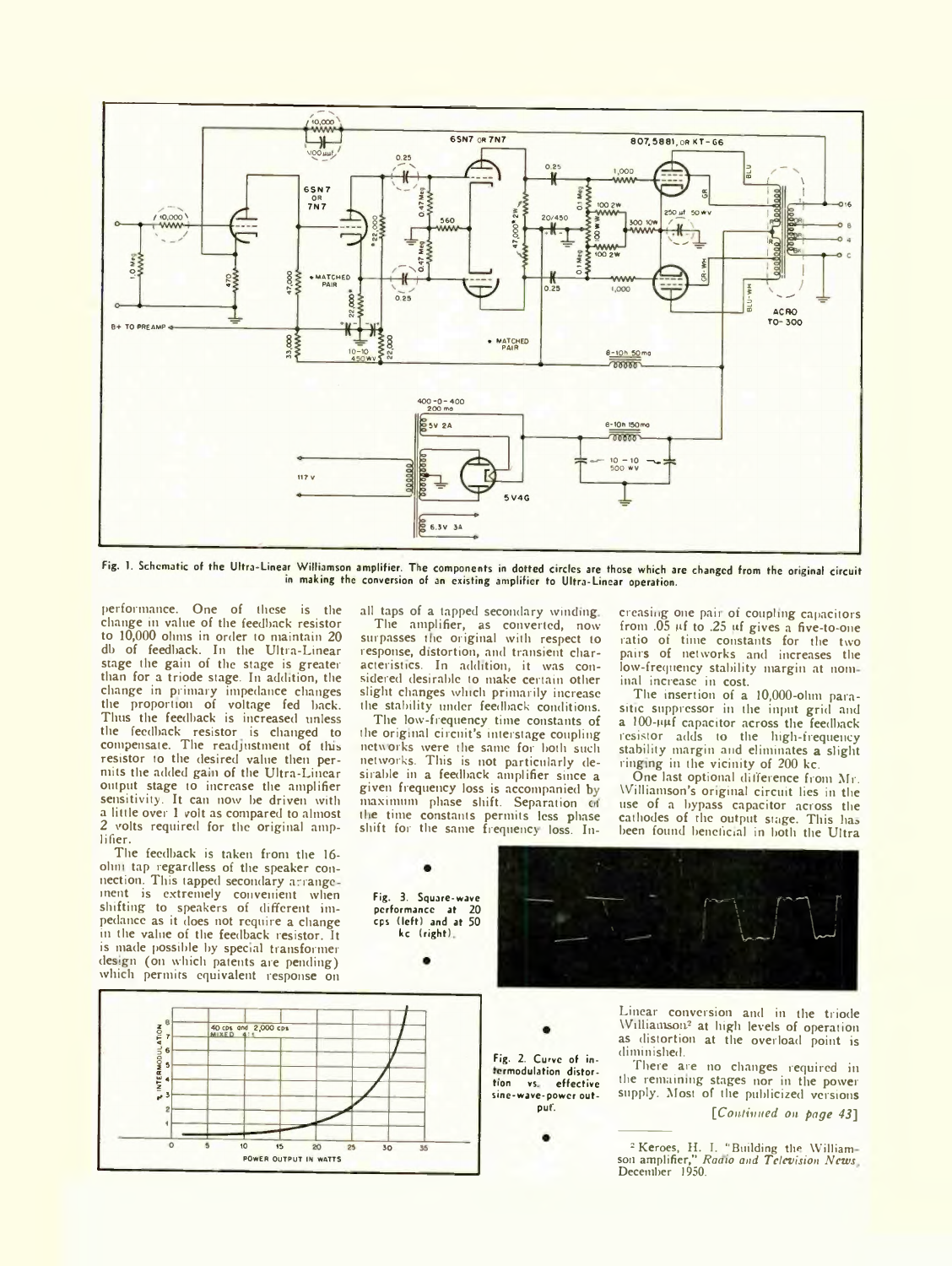of the circuit utilize power transformers which furnish 400 volts at 200 ma. Since the drain of the circuit does not exceed 130 to 140 ma, the voltage obtained out of a capacitor input filter and 5V4 rectifier is about 450 volts. This is the correct value for the circuit as converted. Lower voltage will limit the power output capabilities.

## **Performance**

*Figure 2* shows interniodulation distortion versus power output. It can he seen that the power output of the circuit is effectively doubled over that of the original circuit for a given distortion. At low levels, around 1 watt, the TM hits such phenomenal values as .06 per cent. It is only 0.3 per cent at 13 watts. This curve is based on equivalent sine wave power in order to make it comparable with all the other published and advertised data on the Williamson circuit.<sup>3</sup> The values graphed in *Fig. 2* can he divided by 1.47 for those who wish to have direct comparability with the meter readings obtained on the intermodulation test equipment.

*Figure* 3 shows oscillograms of square-wave traces taken through the complete amplifier with repetition rates of 20 cps and 50 kc. Traces at intermediate frequencies approach theoretical perfection, and even such a rigorous test as the 50-kc wave shows up extremely well. The waveform has not "sined off," and the extent of ringing is less than that exhibited by the 5000 cps wave of many good quality amplifiers. These square-wave tests were made at a comparatively low level which makes the test even more rigorous. At low excitation levels, the inductance of an output transformer decreases, the phase shift increases and the tops of the square wave tilts. A highlevel square wave will appear better than a low-level one at low irequencies. Similarly, high powers at high frequencies will clip any supersonic peaks in the response and improve the ap-pearance of the square wave. The use of a high level of power can make a relatively poor amplifier appear better on square wave tests.

The frequency response of the con verted amplifier is that  $\pm 1$  db from less than 5 cps to 200 kc. Its phase shift reaches 3 deg. at 20 cps and at 20 kc, indicating symmetry of response with respect to the audio hand.

The amplifier puts out 30 watts of power over a range greater than the audio spectrum. However, this type of power curve, as measured by response at high power levels, is not too meaningful. The important consideration is the amount of *midistortcd* power available

<sup>3</sup> Sarser and Sprinkle, "Musician's amplifier," Audio E ngineering, November 1949.